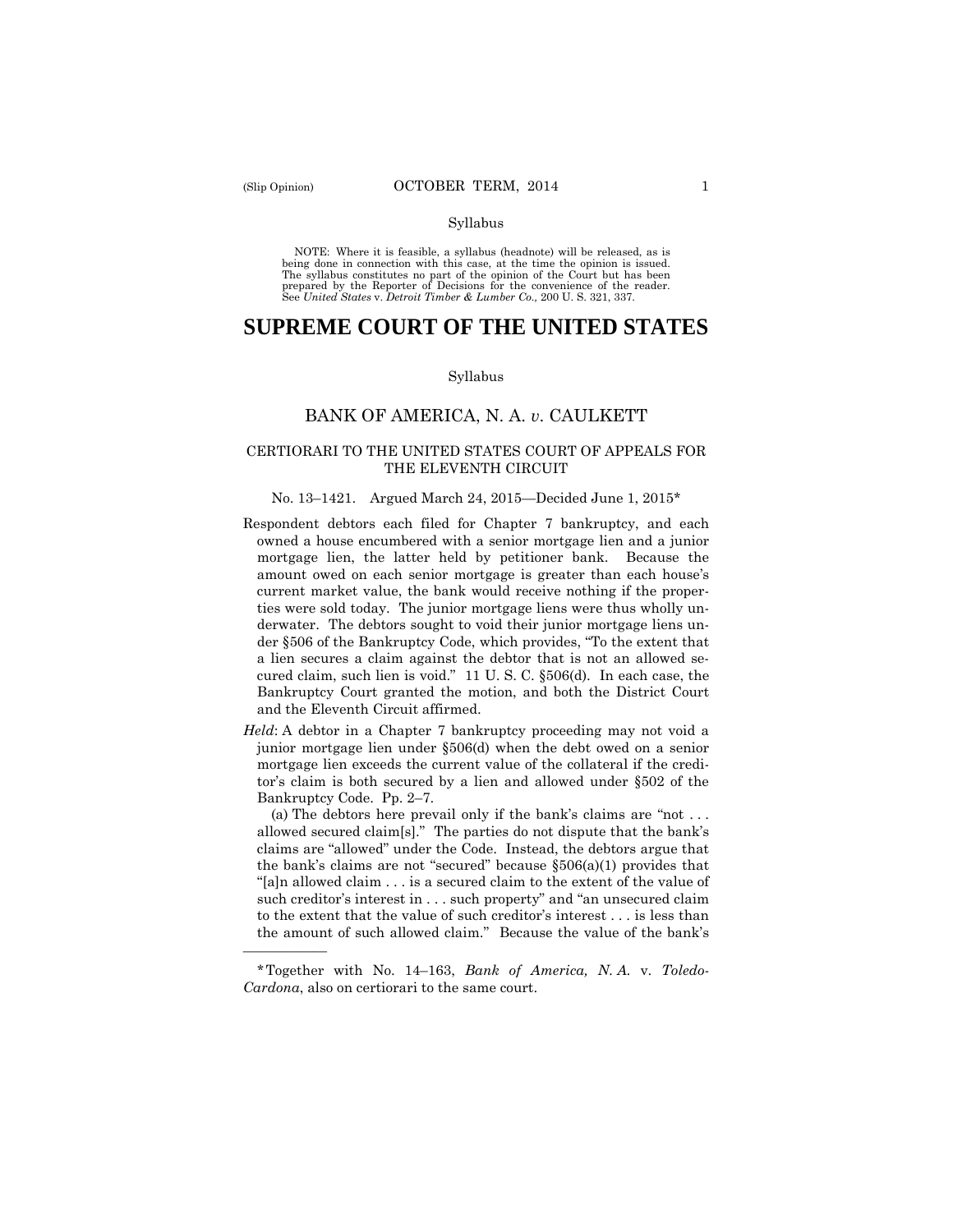#### Syllabus

 seem to favor the debtors. This Court's construction of §506(d)'s term interest here is zero, a straightforward reading of the statute would "secured claim" in *Dewsnup* v. *Timm*, 502 U. S. 410, however, forecloses that reading and resolves the question presented here. In declining to permit a Chapter 7 debtor to "strip down" a partially underwater lien under §506(d) to the value of the collateral, the Court in *Dewsnup* concluded that an allowed claim "secured by a lien with recourse to the underlying collateral . . . does not come within the scope of §506(d)." *Id.,* at 415. Thus, under *Dewsnup*, a "secured claim" is a claim supported by a security interest in property, regardless of whether the value of that property would be sufficient to cover the claim. Pp. 2–4.

(b) This Court declines to limit *Dewsnup* to partially underwater liens. *Dewsnup*'s definition did not depend on such a distinction. Nor is this distinction supported by *Nobelman* v. *American Savings Bank*, 508 U. S. 324, which addressed the interaction between the meaning of the term "secured claim" in §506(a)—a definition that *Dewsnup* declined to use for purposes of §506(d)—and an entirely separate provision, §1322(b)(2). See 508 U. S., at 327–332. Finally, the debtors' suggestion that the historical and policy concerns that motivated the Court in *Dewsnup* do not apply in the context of wholly underwater liens is an insufficient justification for giving the term "secured claim" a different definition depending on the value of the collateral. Ultimately, the debtors' proposed distinction would do nothing to vindicate §506(d)'s original meaning and would leave an odd statutory framework in its place. Pp. 5–7.

No. 13–1421, 566 Fed. Appx. 879, and No. 14–163, 556 Fed. Appx. 911, reversed and remanded.

THOMAS, J., delivered the opinion of the Court, in which ROBERTS, C. J., and SCALIA, GINSBURG, ALITO, and KAGAN, JJ., joined, and in which KENNEDY, BREYER, and SOTOMAYOR, JJ., joined except as to the footnote.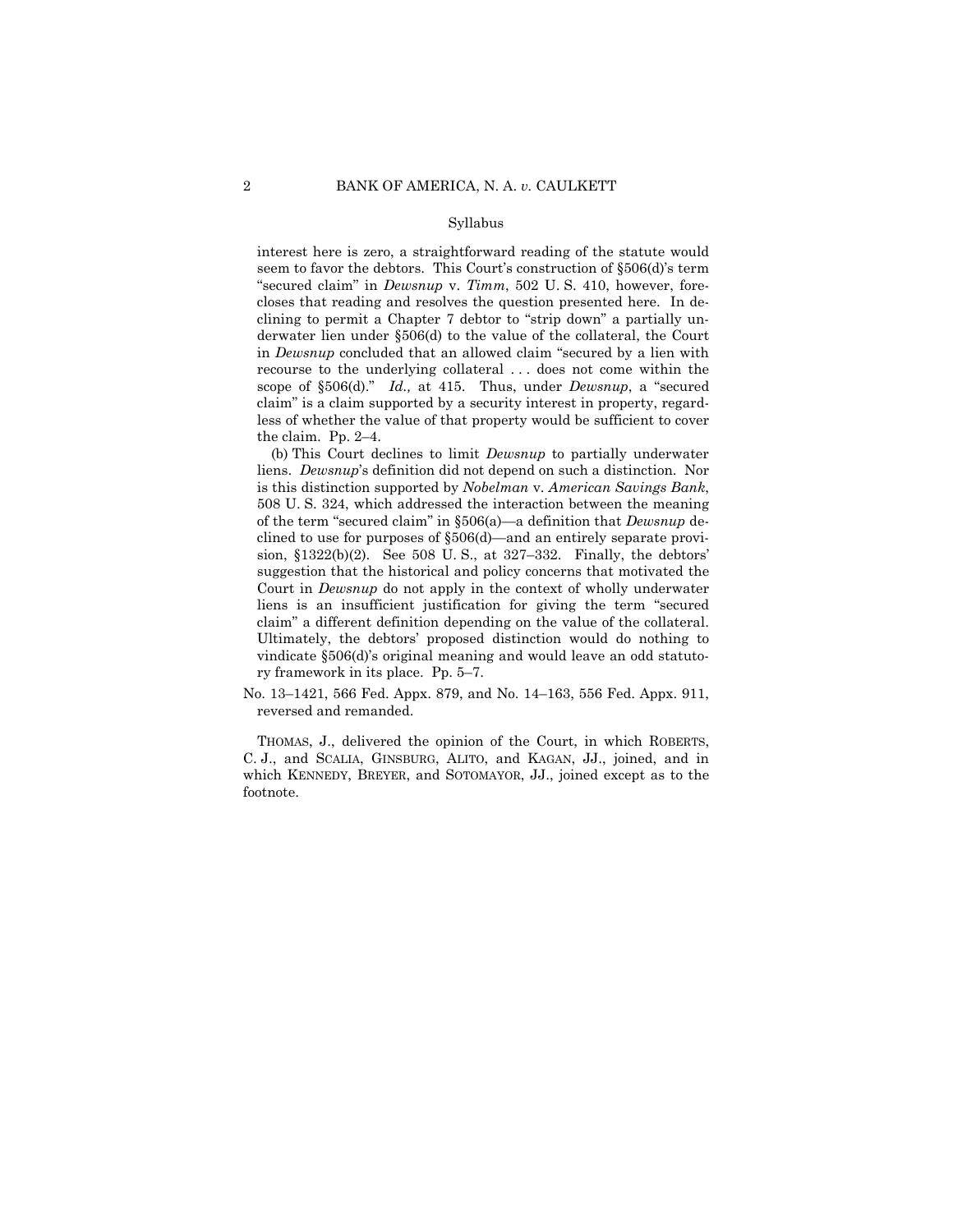preliminary print of the United States Reports. Readers are requested to notify the Reporter of Decisions, Supreme Court of the United States, Wash- ington, D. C. 20543, of any typographical or other formal errors, in order that corrections may be made before the preliminary print goes to press. NOTICE: This opinion is subject to formal revision before publication in the

### $\frac{1}{2}$  ,  $\frac{1}{2}$  ,  $\frac{1}{2}$  ,  $\frac{1}{2}$  ,  $\frac{1}{2}$  ,  $\frac{1}{2}$  ,  $\frac{1}{2}$ **SUPREME COURT OF THE UNITED STATES**

### $\frac{1}{2}$  ,  $\frac{1}{2}$  ,  $\frac{1}{2}$  ,  $\frac{1}{2}$  ,  $\frac{1}{2}$  ,  $\frac{1}{2}$ Nos. 13–1421 and 14–163

## BANK OF AMERICA, N. A., PETITIONER 13–1421 *v.*  DAVID B. CAULKETT

## BANK OF AMERICA, N. A., PETITIONER 14–163 *v.*  EDELMIRO TOLEDO-CARDONA

### ON WRITS OF CERTIORARI TO THE UNITED STATES COURT OF APPEALS FOR THE ELEVENTH CIRCUIT

### [June 1, 2015]

### JUSTICE THOMAS delivered the opinion of the Court.\*

Section 506(d) of the Bankruptcy Code allows a debtor to void a lien on his property "[t]o the extent that [the] lien secures a claim against the debtor that is not an allowed secured claim." 11 U.S.C. §506(d). These consolidated cases present the question whether a debtor in a Chapter 7 bankruptcy proceeding may void a junior mortgage under §506(d) when the debt owed on a senior mortgage exceeds the present value of the property. We hold that a debtor may not, and we therefore reverse the judgments of the Court of Appeals.

The facts in these consolidated cases are largely the

——————

I

<sup>\*</sup> JUSTICE KENNEDY, JUSTICE BREYER, and JUSTICE SOTOMAYOR join this opinion, except as to the footnote.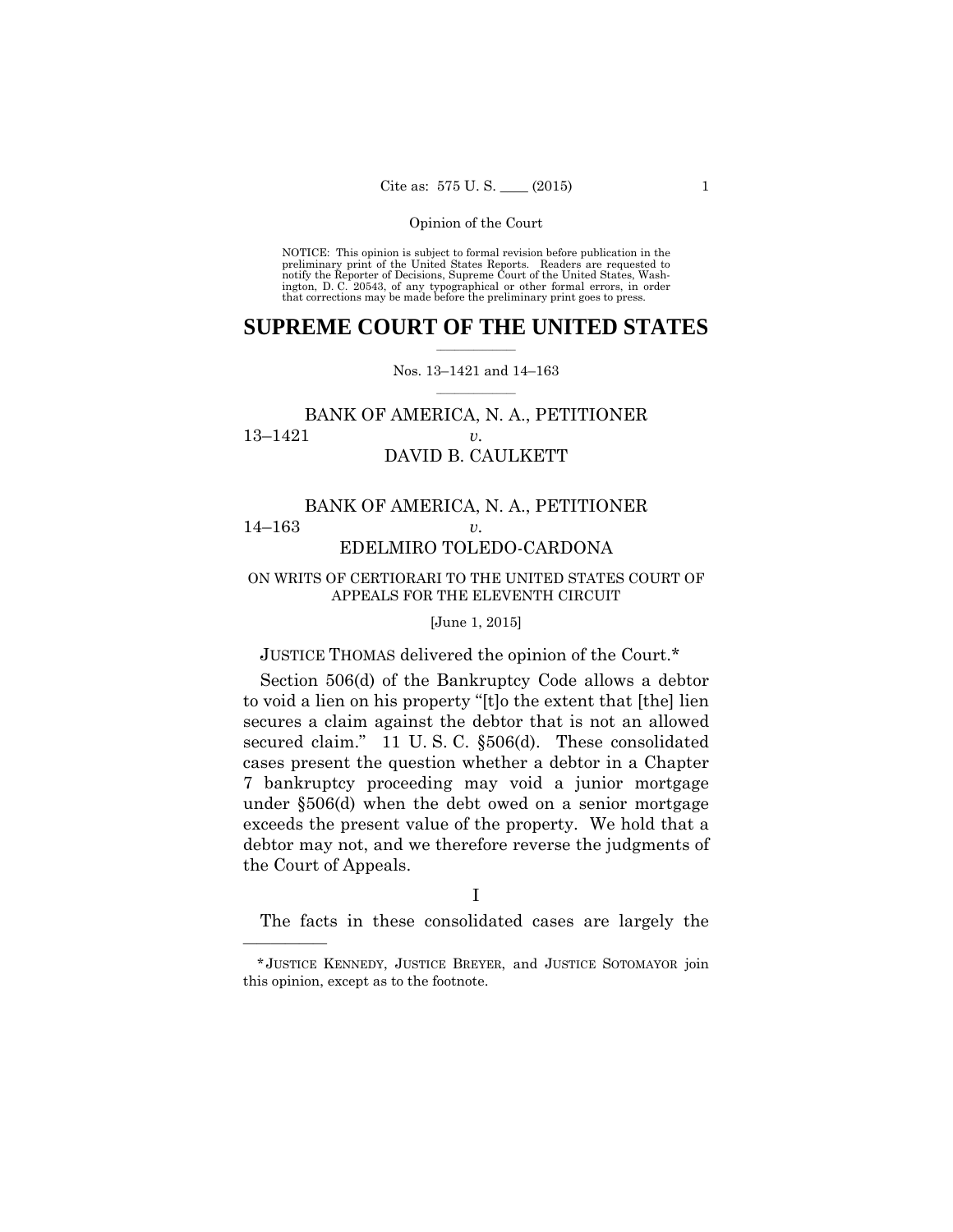same. The debtors, respondents David Caulkett and Edelmiro Toledo-Cardona, each have two mortgage liens on their respective houses. Petitioner Bank of America (Bank) holds the junior mortgage lien—*i.e.*, the mortgage lien subordinate to the other mortgage lien—on each home. The amount owed on each debtor's senior mortgage lien is greater than each home's current market value. The Bank's junior mortgage liens are thus wholly underwater: because each home is worth less than the amount the debtor owes on the senior mortgage, the Bank would receive nothing if the properties were sold today.

In 2013, the debtors each filed for Chapter 7 bankruptcy. In their respective bankruptcy proceedings, they moved to "strip off"—or void—the junior mortgage liens under §506(d) of the Bankruptcy Code. In each case, the Bankruptcy Court granted the motion, and both the District Court and the Court of Appeals for the Eleventh Circuit affirmed. *In re Caulkett*, 566 Fed. Appx. 879 (2014) (*per curiam*); *In re Toledo-Cardona*, 556 Fed. Appx. 911 (2014) (*per curiam*). The Eleventh Circuit explained that it was bound by Circuit precedent holding that §506(d) allows debtors to void a wholly underwater mortgage lien.

We granted certiorari,  $574$  U.S.  $\qquad$  (2014), and now reverse the judgments of the Eleventh Circuit.

II

Section 506(d) provides, "To the extent that a lien secures a claim against the debtor that is not an *allowed secured claim*, such lien is void." (Emphasis added.) Accordingly, §506(d) permits the debtors here to strip off the Bank's junior mortgages only if the Bank's "claim" generally, its right to repayment from the debtors, §101(5)—is "not an allowed secured claim." Subject to some exceptions not relevant here, a claim filed by a creditor is deemed "allowed" under §502 if no interested party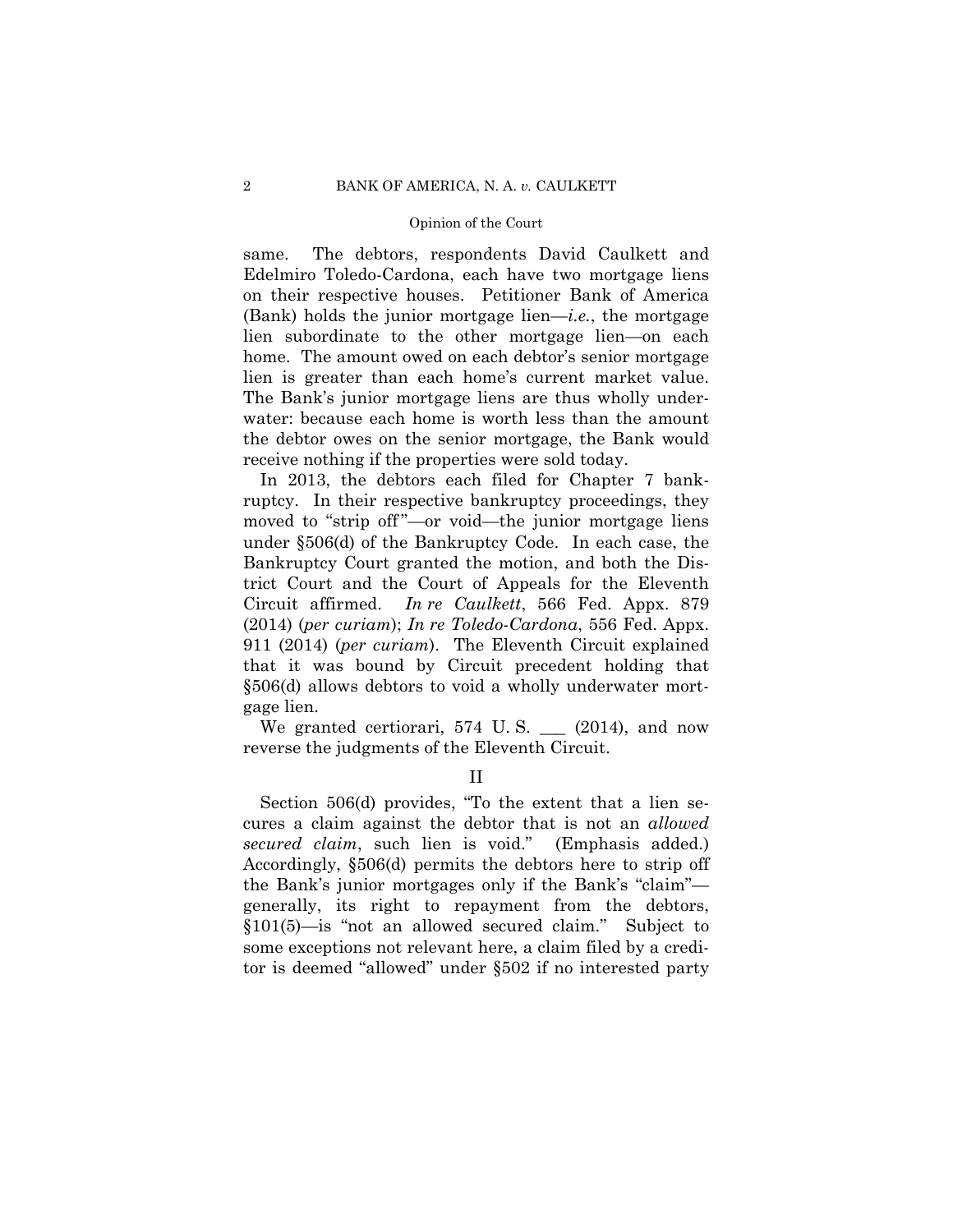objects or if, in the case of an objection, the Bankruptcy Court determines that the claim should be allowed under the Code.  $\S502(a)$ –(b). The parties agree that the Bank's claims meet this requirement. They disagree, however, over whether the Bank's claims are "secured" within the meaning of §506(d).

 than the amount of such allowed claim." (Emphasis added.) The Code suggests that the Bank's claims are not secured. Section 506(a)(1) provides that "[a]n allowed claim of a creditor secured by a lien on property . . . is a *secured claim* to the extent of the value of such creditor's interest in . . . such property," and "an *unsecured claim* to the extent that the value of such creditor's interest . . . is less In other words, if the value of a creditor's interest in the property is zero—as is the case here—his claim cannot be a "secured claim" within the meaning of §506(a). And given that these identical words are later used in the same section of the same Act—§506(d)—one would think this "presents a classic case for application of the normal rule of statutory construction that identical words used in different parts of the same act are intended to have the same meaning." *Desert Palace, Inc.* v. *Costa*, 539 U. S. 90, 101 (2003) (internal quotation marks omitted). Under that straightforward reading of the statute, the debtors would be able to void the Bank's claims.

 eral securing her debt at that time (\$39,000). *Id.,* at 413. Unfortunately for the debtors, this Court has already adopted a construction of the term "secured claim" in §506(d) that forecloses this textual analysis. See *Dewsnup*  v. *Timm*, 502 U. S. 410 (1992). In *Dewsnup*, the Court confronted a situation in which a Chapter 7 debtor wanted to "'strip down'"—or reduce—a partially underwater lien under §506(d) to the value of the collateral. *Id.,* at 412– 413. Specifically, she sought, under §506(d), to reduce her debt of approximately \$120,000 to the value of the collat-Relying on the statutory definition of "'allowed secured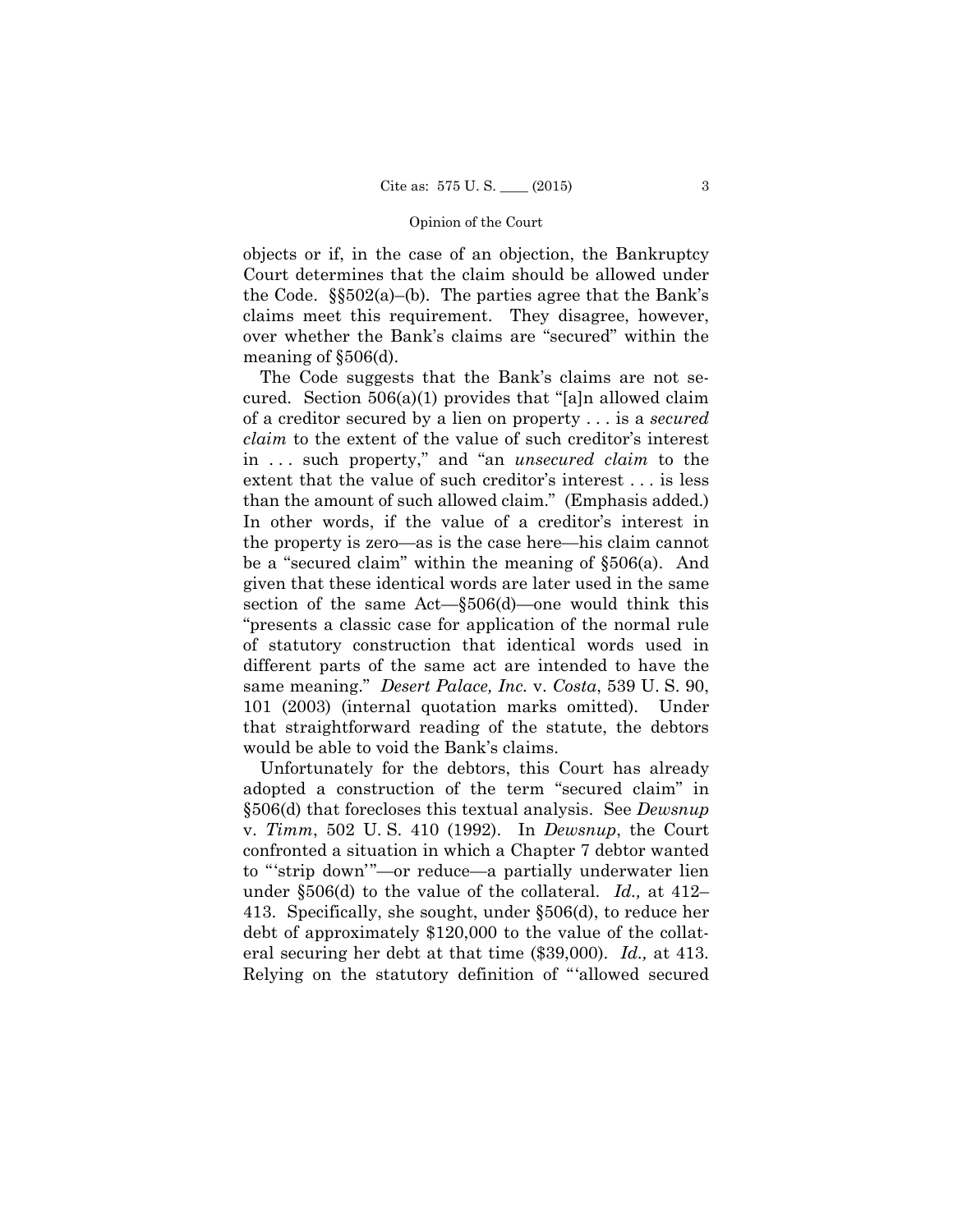claim'" in §506(a), she contended that her creditors' claim was "secured only to the extent of the judicially determined value of the real property on which the lien [wa]s fixed." *Id.,* at 414.

The Court rejected her argument. Rather than apply the statutory definition of "secured claim" in §506(a), the Court reasoned that the term "secured" in §506(d) contained an ambiguity because the self-interested parties before it disagreed over the term's meaning. *Id.,* at 416, 420. Relying on policy considerations and its understanding of pre-Code practice, the Court concluded that if a claim "has been 'allowed' pursuant to §502 of the Code and is secured by a lien with recourse to the underlying collateral, it does not come within the scope of §506(d)." *Id.,* at 415; see *id.,* at 417–420. It therefore held that the debtor could not strip down the creditors' lien to the value of the property under §506(d) "because [the creditors'] claim [wa]s secured by a lien and ha[d] been fully allowed pursuant to §502." *Id.,* at 417. In other words, *Dewsnup* defined the term "secured claim" in §506(d) to mean a claim supported by a security interest in property, regardless of whether the value of that property would be sufficient to cover the claim. Under this definition, §506(d)'s function is reduced to "voiding a lien whenever a claim secured by the lien itself has not been allowed." *Id.,* at 416.

 a lien and . . . fully allowed pursuant to §502." *Id.*, at 417. *Dewsnup*'s construction of "secured claim" resolves the question presented here. *Dewsnup* construed the term "secured claim" in §506(d) to include any claim "secured by Because the Bank's claims here are both secured by liens and allowed under §502, they cannot be voided under the definition given to the term "allowed secured claim" by *Dewsnup*.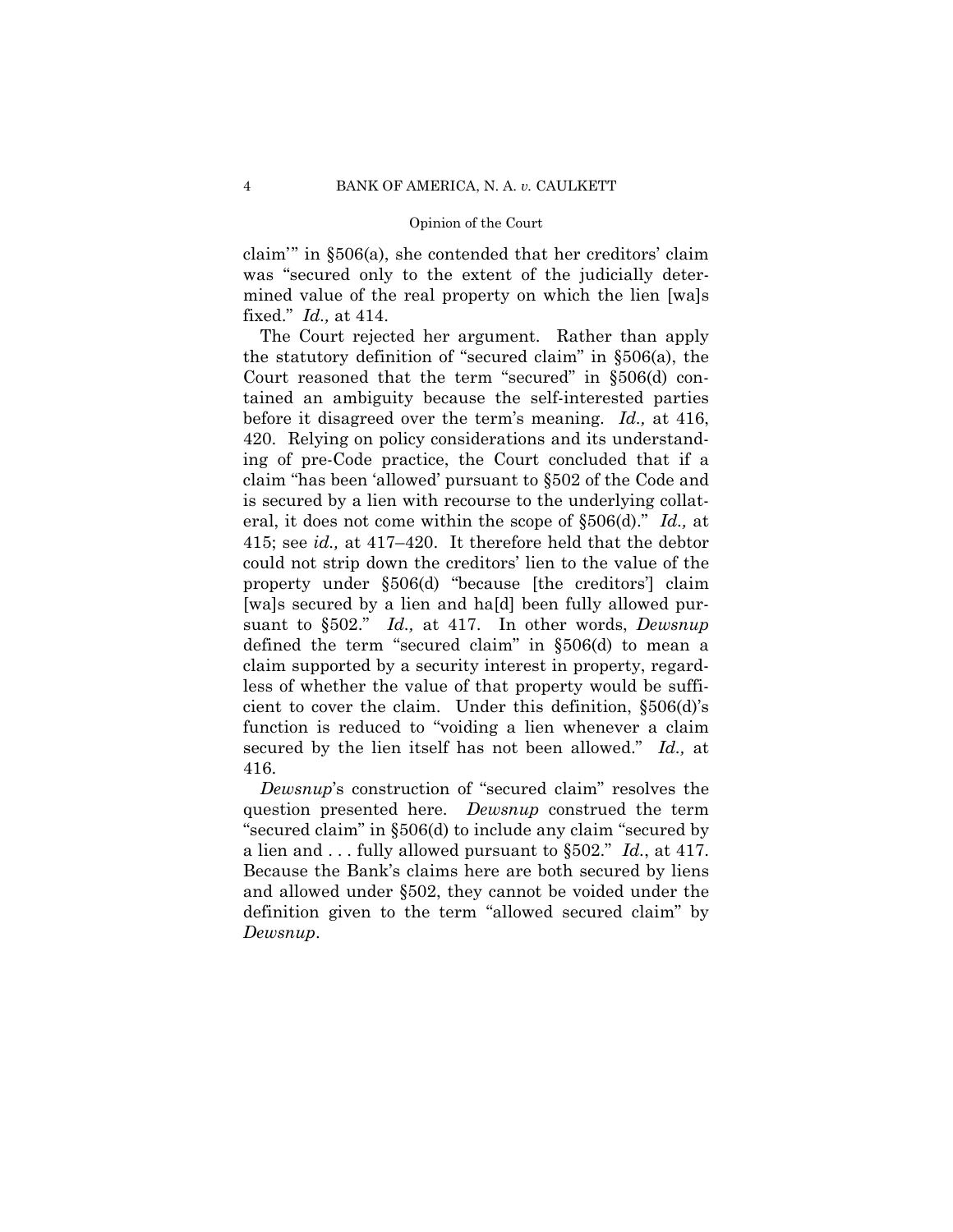### III

The debtors do not ask us to overrule *Dewsnup*, † but instead request that we limit that decision to partially—as opposed to wholly—underwater liens. We decline to adopt this distinction. The debtors offer several reasons why we should cabin *Dewsnup* in this manner, but none of them is compelling.

To start, the debtors rely on language in *Dewsnup* stating that the Court was not addressing "all possible fact situations," but was instead "allow[ing] other facts to await their legal resolution on another day." *Id.*, at 416– 417. But this disclaimer provides an insufficient foundation for the debtors' proposed distinction. *Dewsnup* considered several possible definitions of the term "secured claim" in §506(d). See *id.,* at 414–416. The definition it settled on—that a claim is "secured" if it is "secured by a lien" and "has been fully allowed pursuant to §502," *id.,* at 417—does not depend on whether a lien is partially or wholly underwater. Whatever the Court's hedging language meant, it does not provide a reason to limit *Dewsnup* in the manner the debtors propose.

The debtors next contend that the term "secured claim"

——————

<sup>†</sup> From its inception, *Dewsnup* v. *Timm*, 502 U. S. 410 (1992), has been the target of criticism. See, *e.g., id.,* at 420–436 (SCALIA, J., dissenting); *In re Woolsey*, 696 F. 3d 1266, 1273–1274, 1278 (CA10 2012); *In re Dever*, 164 B. R. 132, 138, 145 (Bkrtcy. Ct. CD Cal. 1994); Carlson, Bifurcation of Undersecured Claims in Bankruptcy, 70 Am. Bankr. L. J. 1, 12–20 (1996); Ponoroff & Knippenberg, The Immovable Object Versus the Irresistible Force: Rethinking the Relationship Between Secured Credit and Bankruptcy Policy, 95 Mich. L. Rev. 2234, 2305–2307 (1997); see also *Bank of America Nat. Trust and Sav. Assn.*  v. *203 North LaSalle Street Partnership*, 526 U. S. 434, 463, and n. 3 (1999) (THOMAS, J., concurring in judgment) (collecting cases and observing that "[t]he methodological confusion created by *Dewsnup* has enshrouded both the Courts of Appeals and ... Bankruptcy Courts"). Despite this criticism, the debtors have repeatedly insisted that they are not asking us to overrule *Dewsnup*.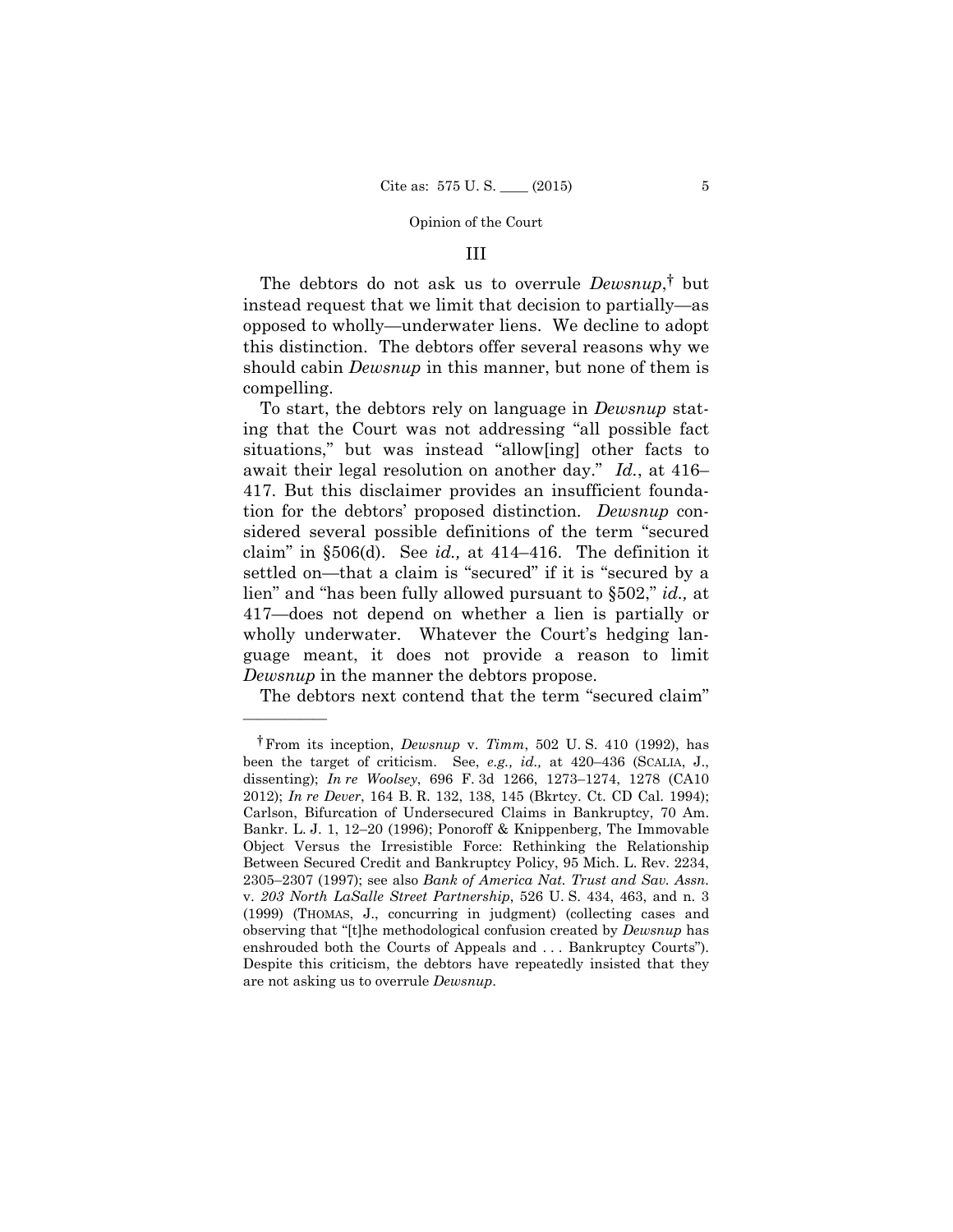in §506(d) could be redefined as any claim that is backed by collateral with *some* value. Embracing this reading of §506(d), however, would give the term "allowed secured claim" in §506(d) a different meaning than its statutory definition in §506(a). We refuse to adopt this artificial definition.

Nor do we think *Nobelman* v. *American Savings Bank*, 508 U. S. 324 (1993), supports the debtors' proposed distinction. *Nobelman* said nothing about the meaning of the term "secured claim" in §506(d). Instead, it addressed the interaction between the meaning of the term "secured claim" in §506(a) and an entirely separate provision, §1322(b)(2). See 508 U. S.*,* at 327–332. *Nobelman* offers no guidance on the question presented in these cases because the Court in *Dewsnup* already declined to apply the definition in §506(a) to the phrase "secured claim" in §506(d).

The debtors alternatively urge us to limit *Dewsnup*'s definition to the facts of that case because the historical and policy concerns that motivated the Court do not apply in the context of wholly underwater liens. Whether or not that proposition is true, it is an insufficient justification for giving the term "secured claim" in §506(d) a different definition depending on the value of the collateral. We are generally reluctant to give the "same words a different meaning" when construing statutes, *Pasquantino* v. *United States*, 544 U. S. 349, 358 (2005) (internal quotation marks omitted), and we decline to do so here based on policy arguments.

Ultimately, embracing the debtors' distinction would not vindicate §506(d)'s original meaning, and it would leave an odd statutory framework in its place. Under the debtors' approach, if a court valued the collateral at one dollar more than the amount of a senior lien, the debtor could not strip down a junior lien under *Dewsnup*, but if it valued the property at one dollar less, the debtor could strip